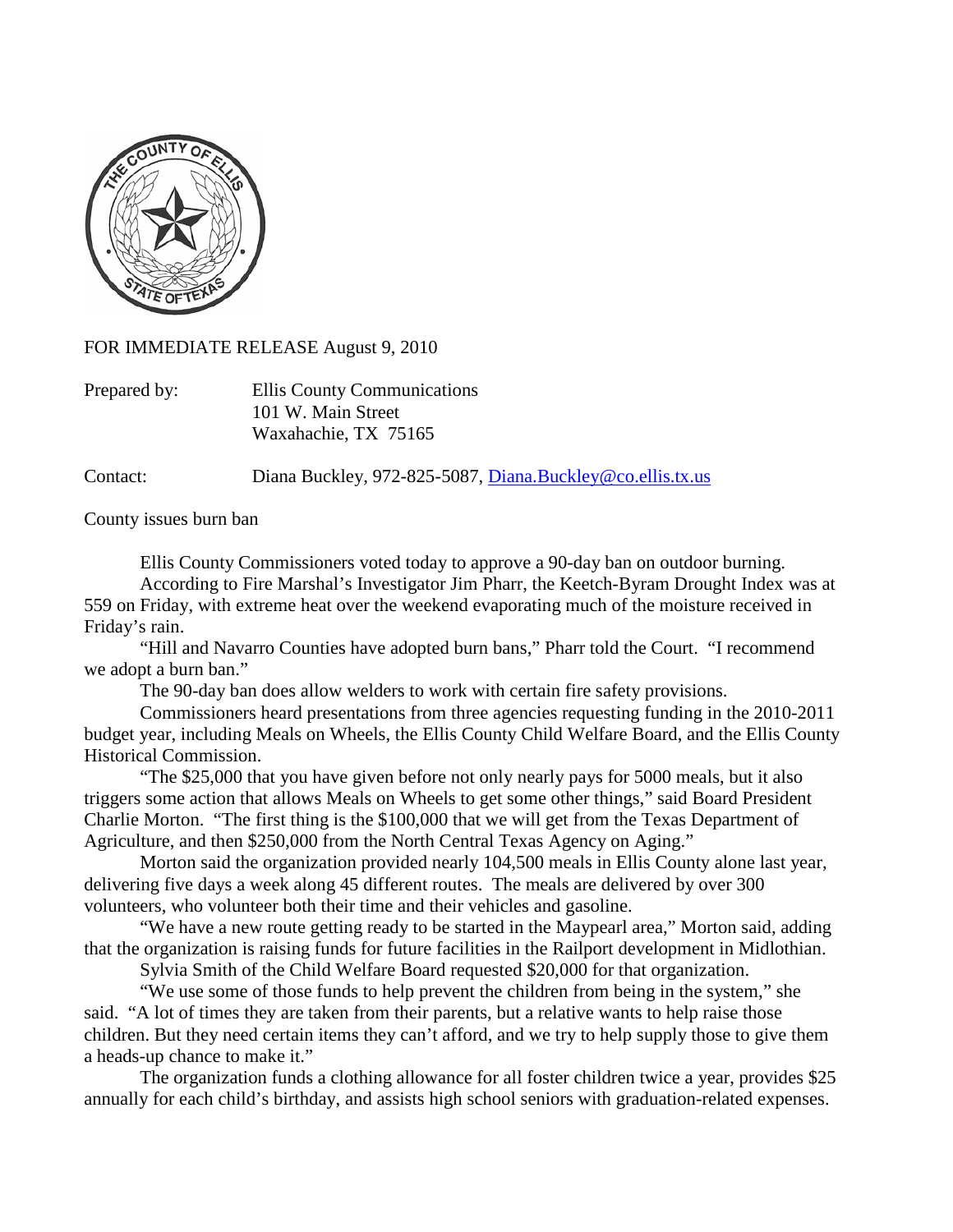Additionally, the group does several fund raisers to augment the funds they receive from the County and places children's names on Christmas trees in banks throughout the community at Christmas in order to provide Christmas presents.

"They also do more administrative things," added Catherine Jones of CPS. "If a child comes up for adoption, they have to have a birth certificate, and we pay for that birth certificate. There are times as an investigator that we need specialized money for investigation – sometimes there is some pretty expensive testing."

Smith also represented the Ellis County Historical Society in the absence of chairman Larry Felty.

"We are requesting \$3,000," Smith told the Court. "We are the guardians of the past, and we want to keep alive the things that were important to Ellis County as it was forming and growing – the Courthouse, and so many historical sites that we do have in our community."

Smith said that October is Archeology Month in Texas and the group annually sponsors an archeology-related event for area children.

Commissioners Approved continuation of employee health benefits through the Texas Association of Counties and Blue Cross/Blue Shield of Texas, with minor plan changes, at an estimated cost savings of \$145,000 per year.

"Nobody likes cost increases of any kind, but I think these changes are sustainable," said Human Services Director Diana Buckley.

"I like that word 'sustainable,'" said County Judge Carol Bush. "This does place some additional burden on our employees, but we are all looking for ways to save in order to avoid possible loss of jobs, and I think this is a much better alternative."

Buckley thanked the Court for continuing the benefit through TAC and Blue Cross/Blue Shield, citing provider choice, depth of coverage, and ease of communication as positives, along with a strong renewal discount.

In other business, Commissioners:

- Approved a two-year term of Presiding Judges and Alternate Judges as presented by the Democratic and Republican Party Chairs;
- Approved an agreement to contract an election with Buena Vista Bethel Special Utility District and Avalon Independent School District for their November 2, 2010 elections;
- Ordered a General Election to be held on November 2, 2010 for the purpose of electing county and precinct officers as required by Article XVI, Section 65 of the Texas Constitution;
- Ratified an agreement between the Ellis County Sheriff's Office and Glen Garrison regarding the lease of an all purpose law enforcement animal, which will be utilized in a wide range of law enforcement activities and will be paid for out of funds already budgeted;
- Declared as surplus a list of ten vehicles seized by the Sheriff's Office and authorized their sale via competitive bid on eBay;
- Approved a final amendment to an existing Intergovernmental Cooperative Reimbursement Agreement with TCEQ for the Local Initiatives Program and Low Income Vehicle Repair, Assistance, Retrofit, and Accelerated Vehicle Retirement Program (LIRAP);
- Approved an agreement with Johnson Controls to perform an energy audit on the 1990 and 2000 portions of the county jail for a fee of \$30,350 to be funded by the Energy Efficiency and Conservation Block Grant;